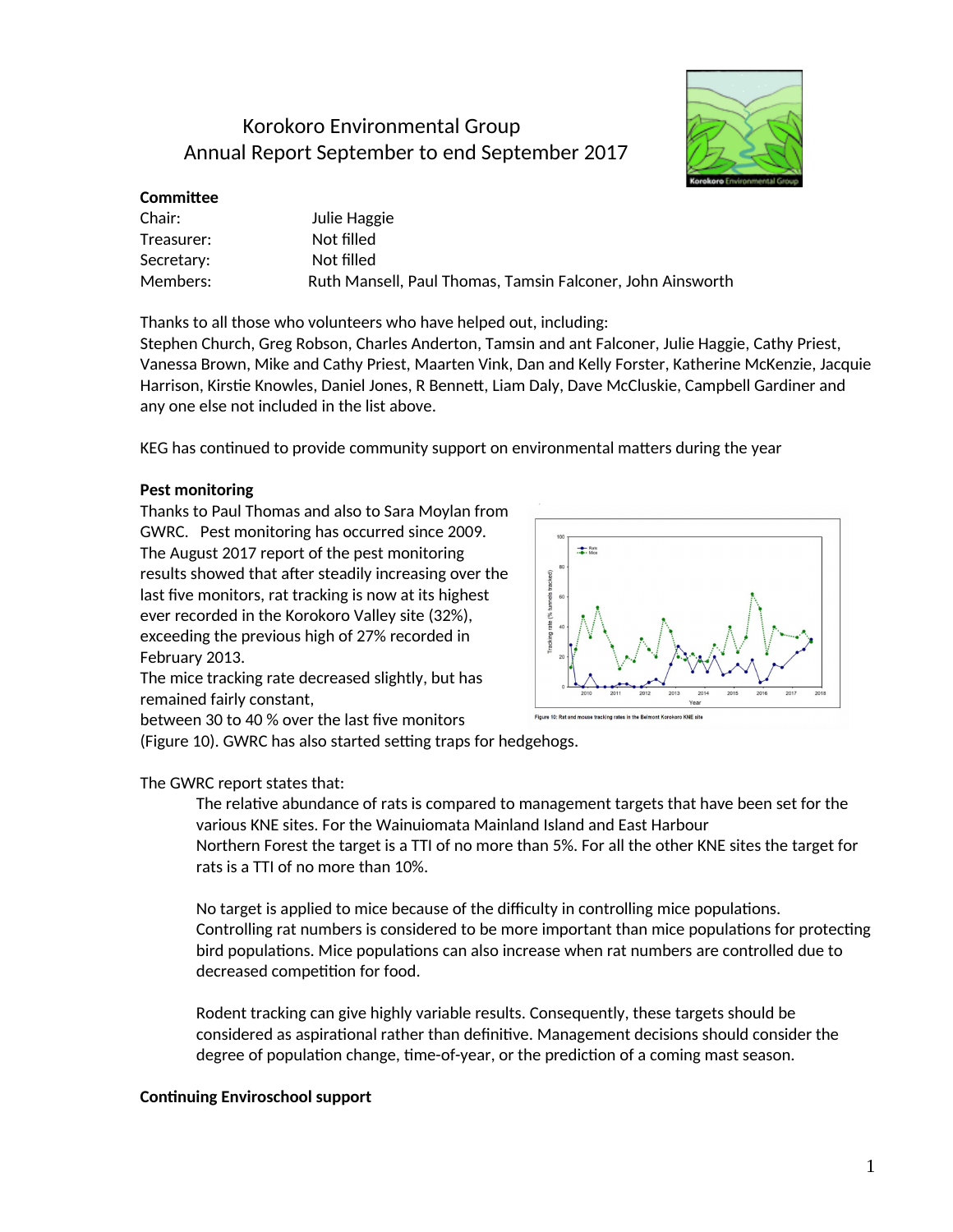Kelly has continued to support the Enviroschool project at Korokoro school, which focussed on the garden.

## **Refresh of the Korokoro walking map**

Dan Forster and Kelly did a lot of work to refresh the walking map and we got 250 copies printed by Hut City Council. It was distributed at the Korokoro School Fair and advertsed in the Korokoro Community News. Thanks to Dan, Kelly and Craig Cottrill at Hutt City Council

## **Korokoro Access due to K-Mart**

Ruth Mansell and Julie Haggie met with the Mayor to raise concerns about restricton to Korokoro resident access to Hutt Road due to the K-Mart building.

Whilst there we raised concerns about the lack of consultation with the community about possible loss of access to Priests Ave if the P2G goes through and also highlighted our main concerns in relation to the P2G project.

## **Represented at the Inanga Love Park meeting and picnic**

In February 2017 Julie Haggie attended a picnic and meeting of interested individuals led by a group of artists iwho had collaborated to smarten up the Inanga Love Park and support the work of those doing work at the Korokoro stream exit to the sea, where the inanga are most likely to spawn.

### **Regular information provided in the Korokoro Community News**

Ruth and Julie have provided regular updates on KEG work for the Korokoro Community news during the year.

### **Community Emergency Management response awareness**

Julie Haggie worked with Sam Ripley from the Wellington Region emergency Management Office, to run a community bbq and information afternoon at the Korokoro School Hall in December 2016. This gave people the opportunity to talk about community preparedness in the event of emergencies.

# **Notable Trees.**

From July through to September 2016, KEG lightly supported the appeal from the East Harbour Environmental Associaton Incorporated (EHEA), of decisions on the proposed plan change 36 to the Operative City of Lower Hutt district plan concerning Notable Trees and Vegetation Removal Provisions. The EHEA considered that the amendment by Hutt City Council to the rule resulted in a reduction of protection for trees. The appeal went to mediation.

# **P2G Petone to Grenada Link Road.**

KEG monitored the progress on the P2G planning, including seeking an OIA on all relevant reports relating to environmental impacts.

### **Stall informing people about pest management**

Julie coordinated the running of a stall at the Korokoro School fair 14 March 2017, along with GWRC (pest control information). The stall was quite popular as GWRC brought along pest traps and stuffed pests. We also gave out copies of the map.